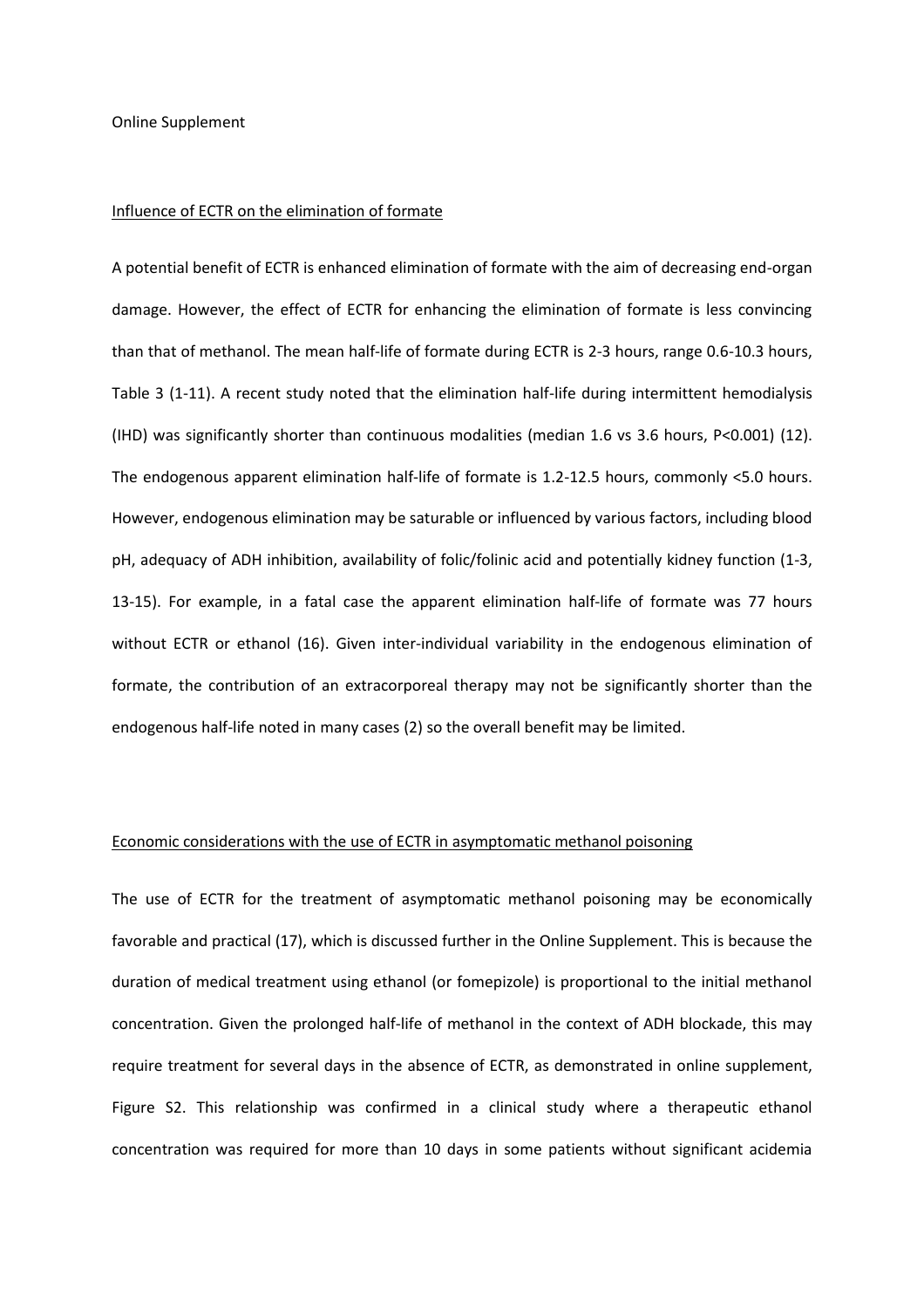who did not receive ECTR [\(18\)](#page-17-6). ECTR decreases the apparent half-life of methanol to approximately 3 hours, thereby shortening the duration of admission and antidote therapy and its associated costs and risks, as illustrated in online supplement, Figure S3.

The relationships shown in online Supplement Figures S2 and S3 are likely to oversimplify the clinical reality given inter-individual differences in the toxicokinetics of methanol and formate. Although the mean apparent elimination half-life of methanol is 54 hours [\(13,](#page-17-2) [19,](#page-17-7) [20\)](#page-17-8), it may vary between 9 and 87 hours [\(4,](#page-17-9) [13,](#page-17-2) [15,](#page-17-10) [19-28\)](#page-17-7). This variability may reflect any or a combination of dose-dependency [\(13,](#page-17-2) [23,](#page-17-11) [29\)](#page-18-0), uncharacterized inter-individual variability in toxicokinetics [\(30\)](#page-18-1), prolonged or variable absorption, or inaccuracies based on calculations from two blood samples. Therefore, treatment decisions may be supported by quantifying the apparent elimination half-life of methanol in an individual patient prior to commencing ECTR. This may provide a better estimate of the anticipated duration of therapy if ECTR is not used. For example, in the first instance methanol concentrations can be collected daily and the rate of decline can be determined.

# EXTRIP definition of impaired kidney function

From the perspective of poison clearance, EXTRIP defines impaired kidney function to include:

- Advanced stage 3, 4 or 5 chronic kidney disease (i.e. eGFR < 45 mL/min/1.73  $m^2$ ), or
- KDIGO Stage 2 (doubling of creatinine from baseline within 7 days) or 3 acute kidney injury, or
- In the absence of a baseline serum creatinine, 2 mg/dL (176  $\mu$ mol/L) in adults, or 1.5 mg/dL (132 µmol/L) in elderly patients or those with low muscle mass, or
- In children with no baseline creatinine, a serum creatinine greater than twice the upper limit of normal for age and gender, or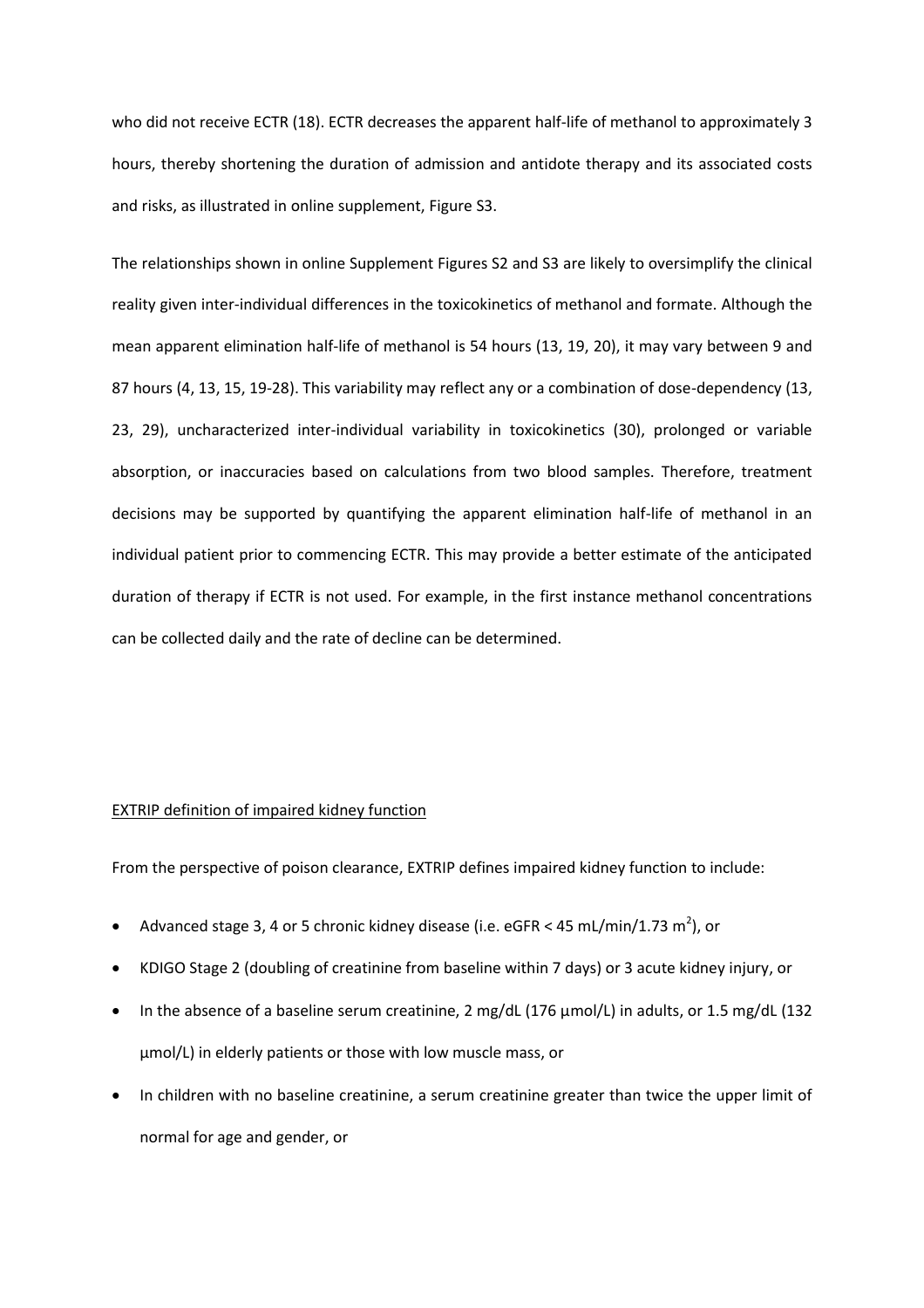The presence of oligo/anuria should raise awareness of impaired kidney function, regardless of serum creatinine concentration.

#### Effect of differing types of extracorporeal methods on methanol clearance

Intermittent hemodialysis (IHD) is associated with higher methanol clearances compared to continuous modalities, and in particular compared to peritoneal dialysis where clearance (based on the half-life during therapy) was highly variable, see Table 3. Methanol and formate were initially dialyzable by sorbent hemoperfusion in a single case [\(9\)](#page-17-12), but this was non-sustained and did not correct acidemia, so it is not recommended by EXTRIP.

Other methods such as therapeutic plasma exchange, exchange transfusion or peritoneal dialysis are not recommended for the treatment of methanol poisoning (all Grade 1D; plasmapheresis: median=1, UIQ=1, DI=0; exchange transfusion: median=1, UIQ=2, DI=0.02; peritoneal dialysis: median=1, UIQ=2, DI=0.13). Although peritoneal dialysis may allow a high clearance or short plasma half-life of methanol, this is technically demanding and may not be tolerated [\(31\)](#page-18-2). For example, peritoneal dialysate must be exchanged at 6 L/hour to achieve a plasma half-life of 3 hours (similar to that achieved by IHD), while a 2-2.5 L/hour exchange produces a half-life of 8 hours which is comparable to that from continuous modalities [\(31\)](#page-18-2).

Solute clearance varies with components of the extracorporeal modality, including blood and dialysate/filtrate flows, and the filter size and duration [\(32\)](#page-18-3). This explains differences in methanol elimination between IHD and continuous modalities (table 3), but also within a modality [\(12\)](#page-17-1). Therefore, it is possible that elimination of methanol achieved by these extracorporeal modalities may change as these technical components are varied, or with new technology.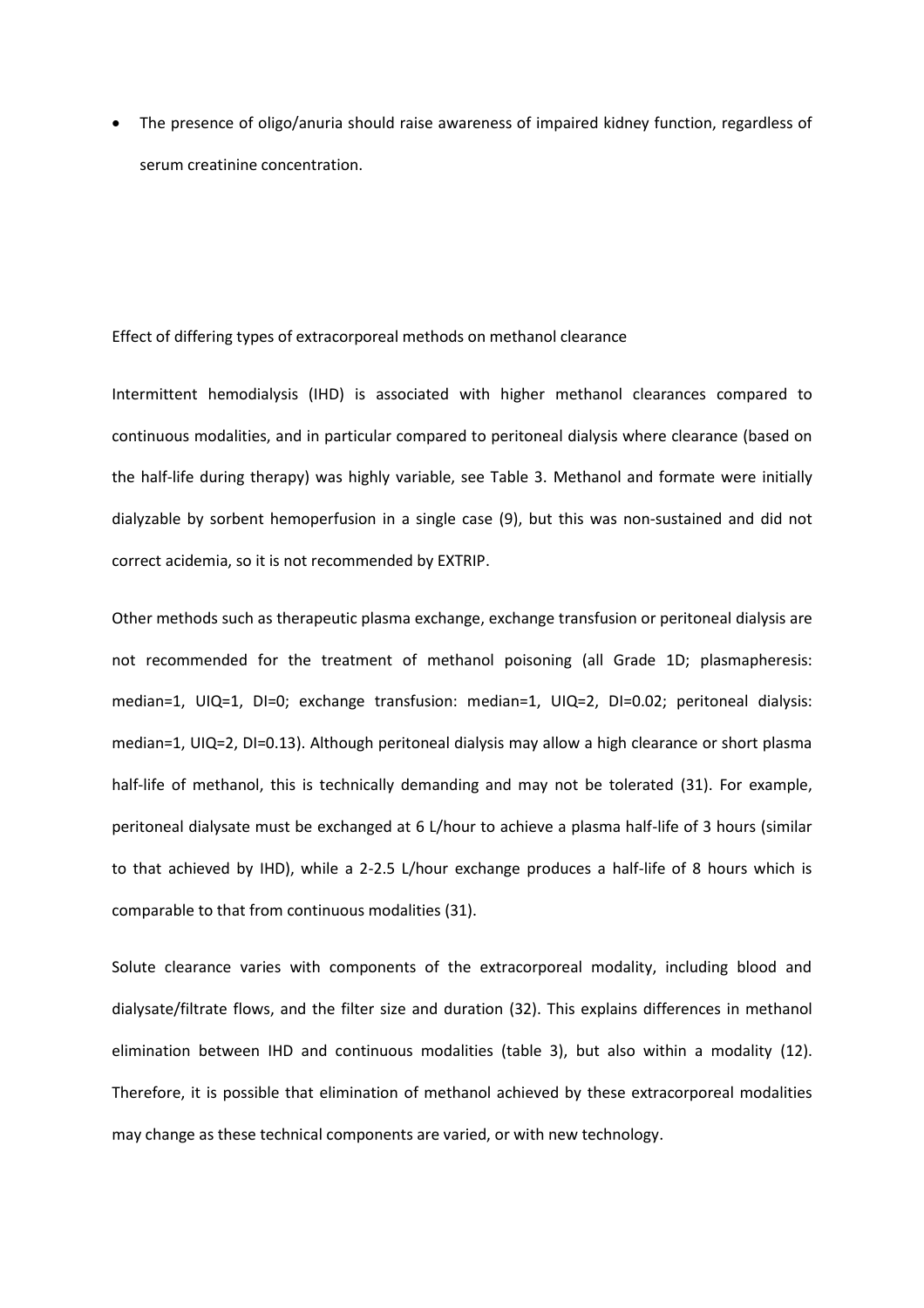### Predicting the required duration of ECTR based on the admission methanol concentration

The duration of ECTR may be predicted by determining the admission methanol concentration (if available) and calculating the time required to reach the <200 mg/L (6.2 mmol/L) target concentration using an elimination half-life of 3 hours (in the case of intermittent hemodialysis, Table 3). Other methods for estimating the duration of ECTR are also described [\(33-35\)](#page-18-4).

# Voting items for which consensus was not obtained

Voting was neutral for the use of intracerebral hemorrhage (ICH) on imaging (Grade 3D; median=5.5) as an indication or contraindication. Reasons expressed included the inability of ECTR to reverse this complication, the potential for the bleeding to progress if anticoagulation is used, and concerns about whether this is a marker of severe neurological injury from which recovery is unlikely regardless of the treatment. Further, it is not known if ECTR itself increases the occurrence of ICH because the literature is biased by indication, where ICH is a marker of severe poisoning and ECTR is frequently performed in such cases. Some authors consider the presence of ICH to be a contraindication to ECTR [\(36\)](#page-18-5). An ICH can expand during ECTR, although less so if continuous modalities are used or if the IHD technical prescription is adjusted to involve shorter and more frequent treatments, slower blood and dialysate flow rates and a higher sodium concentration in the dialysate [\(37\)](#page-18-6).

No agreement was reached on whether lethargy, ataxia and dysarthria were indications for ECTR because they were not sufficiently reliable features of significant methanol poisoning and they are not life-threatening.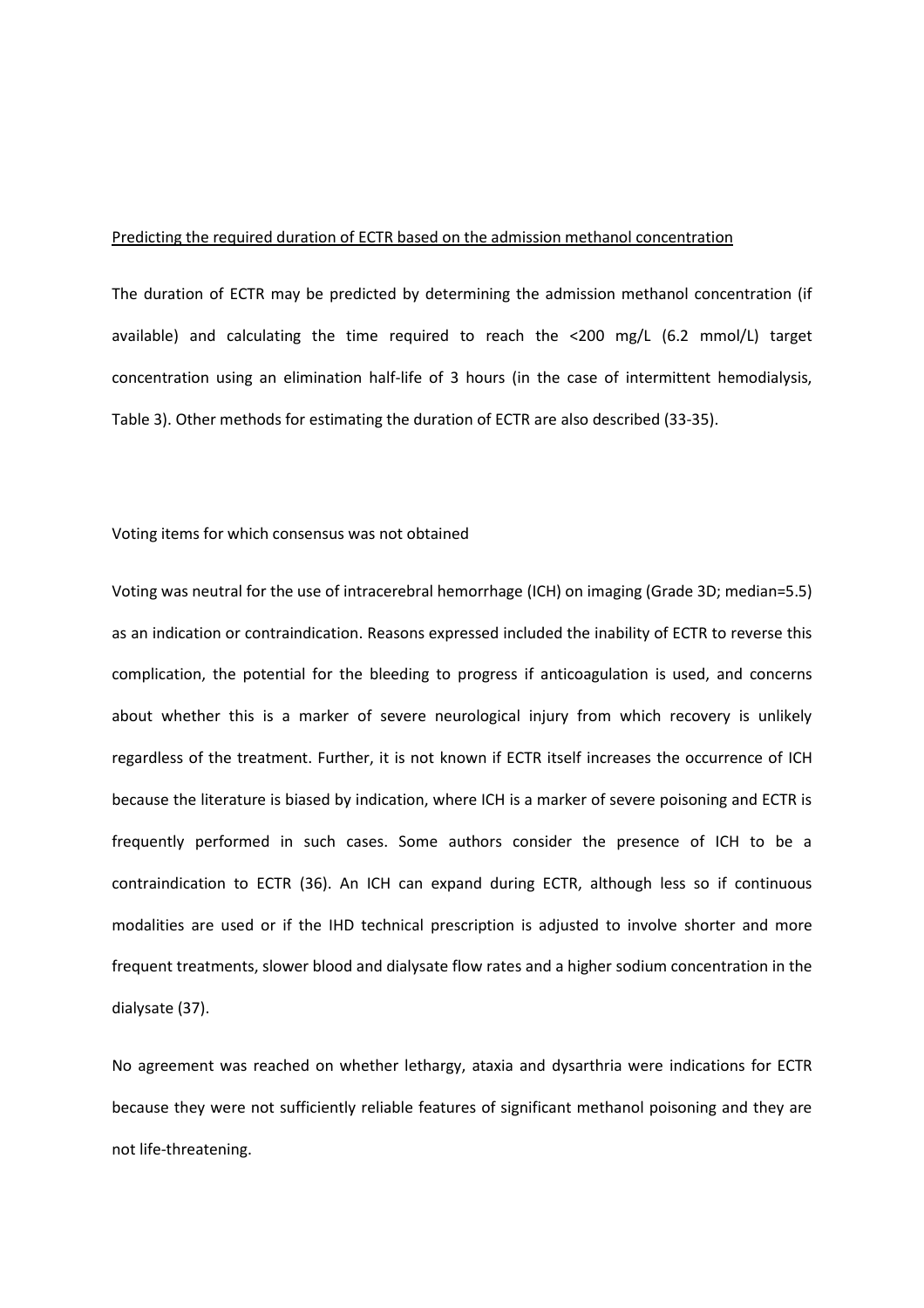#### Future research questions

No studies were located in which determination of the merits of monitoring for resolution of acidemia following antidote therapy and sodium bicarbonate prior to commencing ECTR, compared to prompt initiation of ECTR. Therefore, criteria for when ECTR offers benefits over administration of bicarbonate or other buffers are not defined. Although ECTR is a convenient, practical and safe option in many contexts, this may not always be the case; for example, if it requires transfer to another treatment center. In the unfortunate event of an epidemic, there are often more patients with poisoning than there are ECTR resources, so the triage of patients on the basis of likely benefit is necessary. The response to bicarbonate was an indication for ECTR in the META study, as follows: a decrease in the arterial pH of more than 0.05 unit, if pH cannot be kept above 7.3, or a decrease in the serum bicarbonate concentration of more than 5 mmol/L, despite bicarbonate supplementation [\(20\)](#page-17-8). This specific indication has not been validated, but this approach is appealing due to its simplicity so further research is warranted to determine whether the response to bicarbonate therapy can differentiate patients requiring urgent ECTR from others. It is also necessary to determine the dose of bicarbonate that will maximize effects without inducing adverse reactions such as pulmonary edema and hypernatremia. This approach to triage and therapy may also have economic and practical implications.

According to a single small study, hemodialysis did not significantly increase the clearance of formate in patients with methanol poisoning [\(2\)](#page-17-4). However, there was controversy regarding this conclusion [\(14\)](#page-17-13) and there is marked variability in formate kinetics, as already discussed. It would be useful if future observational studies could confirm this observation, or determine circumstances when ECTR will significantly increase the clearance of formate. Similarly, data regarding clearance using continuous or hybrid ECTR modalities (for example, sustained low-efficiency dialysis) are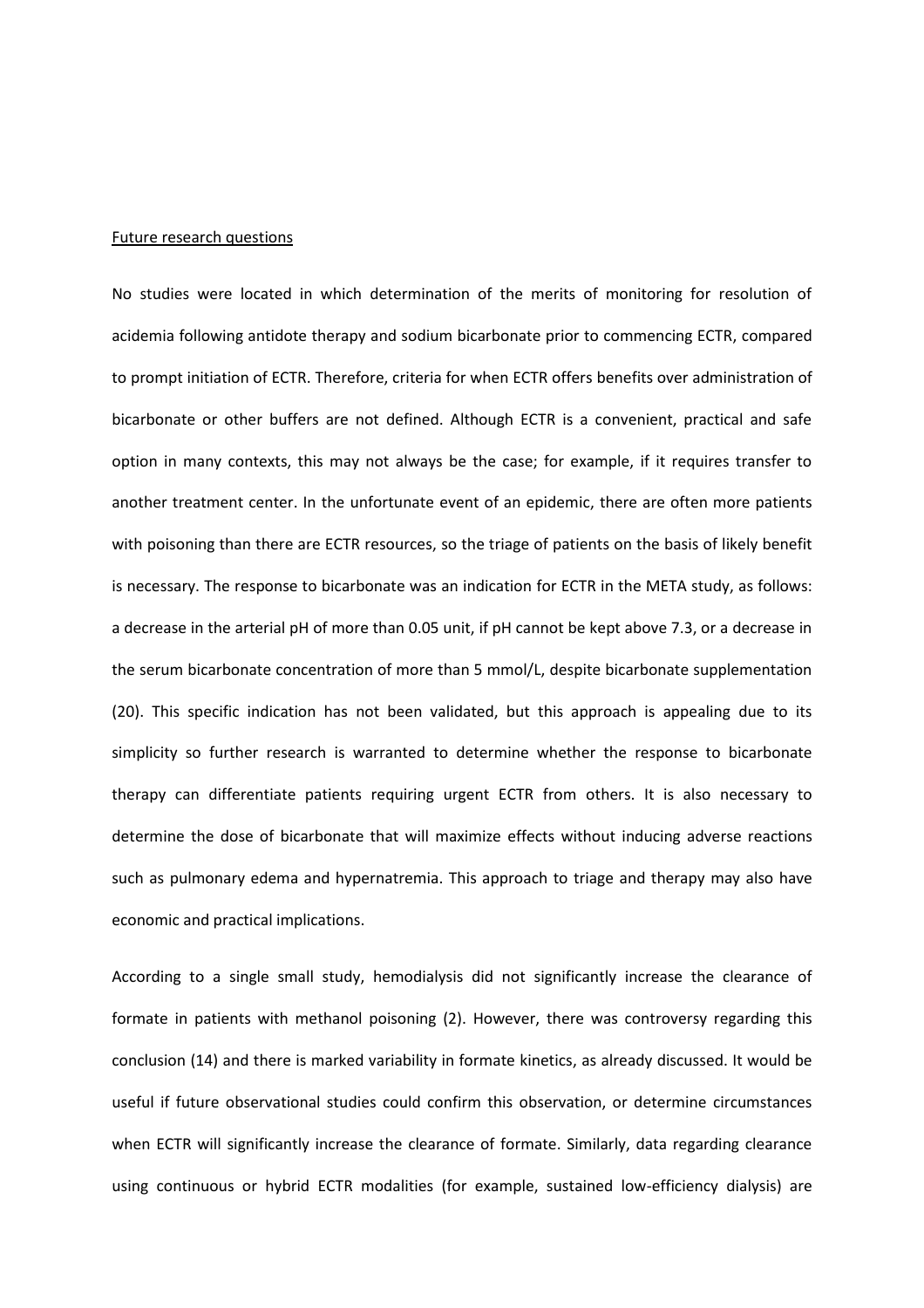extremely limited so this information is also required. Future studies should also explore the effect of these various forms of ECTR on methanol clearance as data regarding the influence on clearance of the dialysis prescription (eg. changes in blood flow, ultrafiltration and dialysate flow), are also limited (see table 3).

We have referred to the difficulty with determining the duration of ECTR in the absence of methods to estimate the concentration of methanol (or an OG, which has other limitations). Research exploring decisions based around the concentration of formate, or a surrogate measure such as base excess, would be useful [\(38\)](#page-18-7). This may guide decisions for starting and stopping ECTR, and also for the occurrence of rebound toxicity with subtherapeutic ADH blockade.

#### Acknowledgements

We would like to acknowledge the tremendous work of our dedicated translators: Marcela Covica, Junzheng Peng, Alexandra Angulo, Ania Gresziak, Samantha Challinor, Martine Blanchet, Gunel Alpman, Joshua Pepper, Lee Anderson, Andreas Betz, Tetsuya Yamada, Nathalie Eeckhout, Matthew Fisher, Ruth Morton, Denise Gemmellaro, Nadia Bracq, Olga Bogatova, Sana Ahmed, Christiane Frasca, Katalin Fenyvesi, Timothy Durgin, Helen Johnson, Martha Oswald, Ewa Brodziuk, David Young, Akiko Burns, Anna Lautzenheiser, Banumathy Sridharan, Charlotte Robert, Liliana Ionescu, Lucile Mckay, Vilma Etchart, Valentina Bartoli, Nathan Weatherdon, Marcia Neff, Margit Tischler, Sarah Michel, Simona Vairo, Wang Jun, Tai Sup-Yoon, Mairi Arbuckle, Luc Ranger, Nerissa Lowe, Angelina White, Salih Topal, Monique Cormier, John Hartmann, Karine Mardini, Mahala Bartle Mathiassen, Anant Vipat, Gregory Shapiro, Hannele Marttila, Kapka Lazorova.

We also acknowledge the important contribution from our librarians and secretarial aids: Marc Lamarre, David Soteros, Salih Topal, Henry Gaston.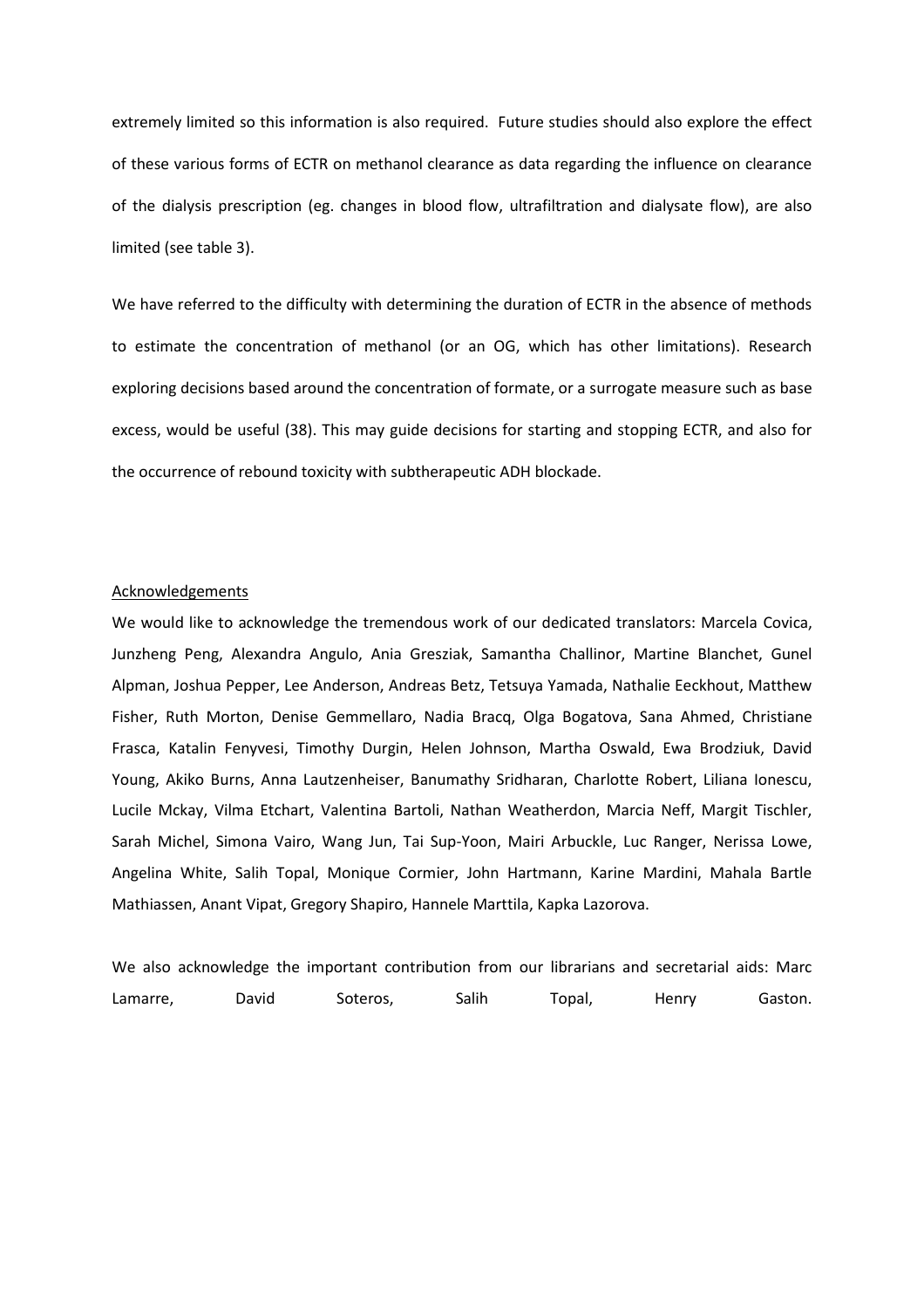Table S1. Recommendations by other resources regarding indications for the use of ECTR in acute methanol poisoning

|                              | <b>AACT</b> (39)    | Goldfrank's<br>(40) | Poisindex | <b>IPCS</b>        | Olson<br>(41) | <b>Toxinz</b>  | <b>Toxicology</b><br>Handbook<br>(42) | UpToDate E-medicine Wikitox                                                  |                                                               |      | <b>Toxbase</b>                     |
|------------------------------|---------------------|---------------------|-----------|--------------------|---------------|----------------|---------------------------------------|------------------------------------------------------------------------------|---------------------------------------------------------------|------|------------------------------------|
| <b>Metabolic</b><br>acidosis | < 7.25<br>Ξ<br>7.30 |                     | < 7.3     | 15,<br>BE<br>AG 30 |               | $< 7.25 - 7.3$ | < 7.3                                 | High<br>pH<br>depends<br>on<br>or<br>suspected<br>exposure<br>$(27.1 - 7.3)$ | AG; Despite<br>repeated<br>HCO <sub>3</sub><br>knowninfusions | 27.1 | Severe                             |
| Coma                         |                     |                     |           |                    |               |                |                                       |                                                                              |                                                               |      | Features of<br><b>CNS toxicity</b> |
| <b>Seizures</b>              |                     |                     |           |                    |               |                |                                       |                                                                              |                                                               |      | Features of                        |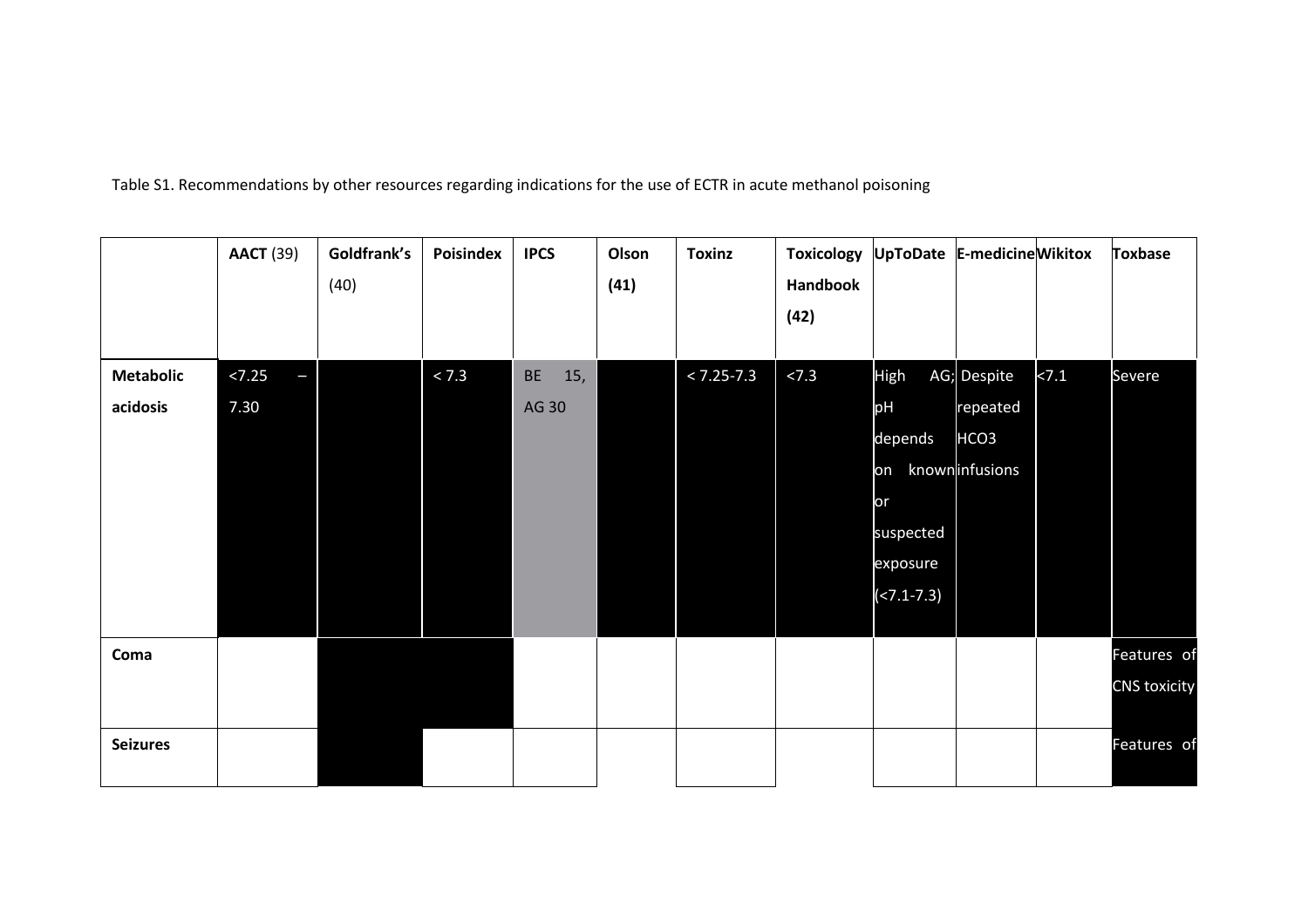|                      |          |             |          |           |        |          |          |          |                            | CNS toxicity |
|----------------------|----------|-------------|----------|-----------|--------|----------|----------|----------|----------------------------|--------------|
| <b>Renal failure</b> |          |             |          | Oliguria  |        |          |          |          |                            |              |
| <b>Visual</b>        |          |             |          |           |        |          |          |          |                            |              |
| symptoms             |          |             |          |           |        |          |          |          |                            |              |
| Osmolal gap          |          | "very high" |          |           | $10\,$ |          |          | If HAGMA |                            |              |
| end<br>Other         |          |             |          |           |        |          |          |          |                            |              |
| organ<br>dysfunction |          |             |          |           |        |          |          |          |                            |              |
|                      |          |             |          |           |        |          |          |          |                            |              |
| Progressive          |          |             |          |           |        |          |          |          |                            | Despite      |
| deterioration        |          |             |          |           |        |          |          |          |                            | supportive   |
|                      |          |             |          |           |        |          |          |          |                            | measures     |
| <b>Exposure</b>      |          |             |          | $20 - 40$ |        |          |          |          | $>30$ mL                   |              |
|                      |          |             |          | mL        |        |          |          |          |                            |              |
| [Methanol]           | 500 mg/L | 500 mg/L    | 500 mg/L | 500       | 500    | 500 mg/L | 500 mg/L |          | 200 mg/L 500 mg/L 500 mg/L |              |
|                      | if<br>no |             |          | mg/L      | mg/L   | if<br>no |          |          |                            |              |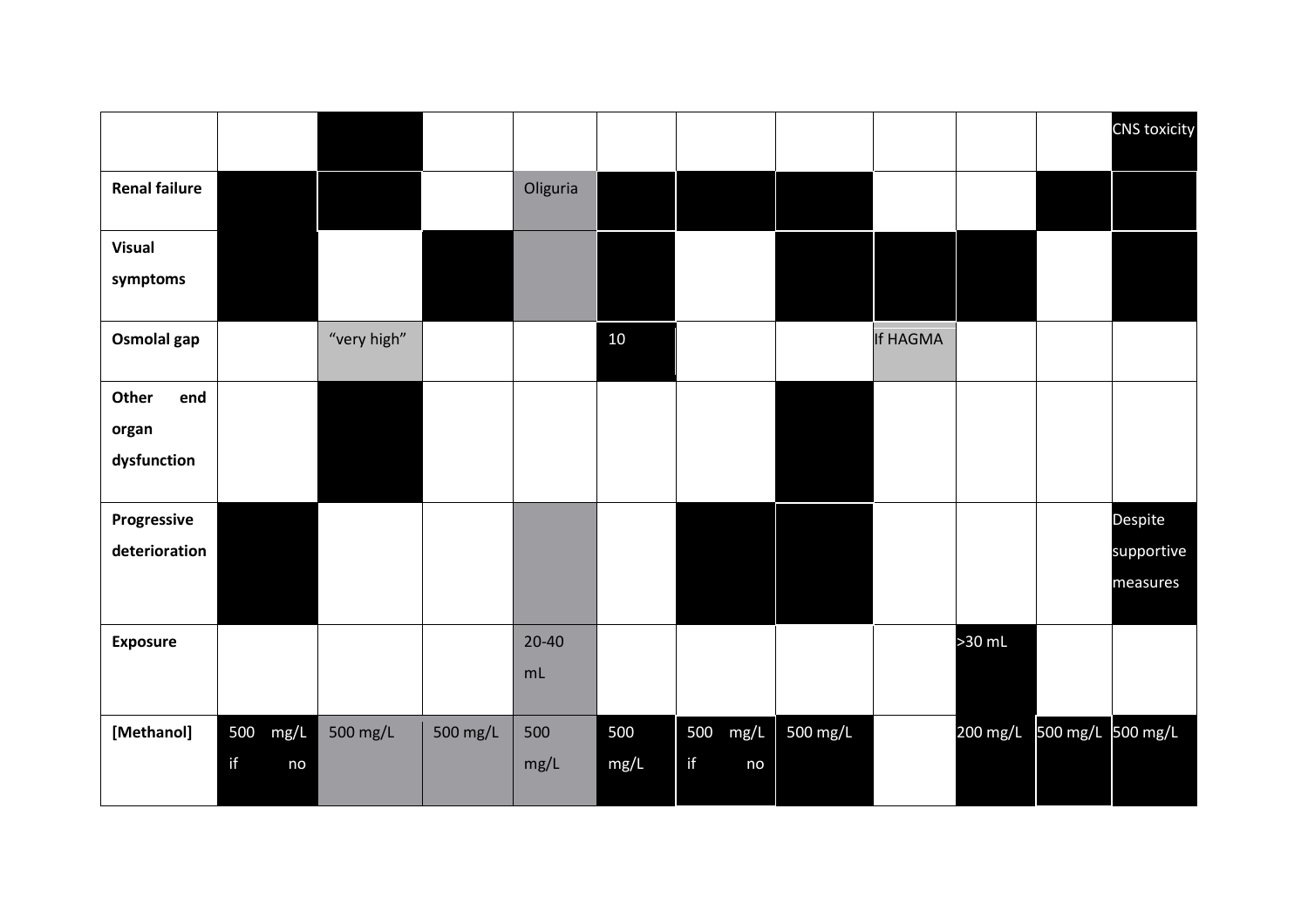|           | fomepizole |             |      | fomepizole |  |  |             |
|-----------|------------|-------------|------|------------|--|--|-------------|
|           |            |             |      |            |  |  |             |
| [Formate] |            | "Very high" | 200  |            |  |  |             |
|           |            |             | mg/L |            |  |  |             |
|           |            |             |      |            |  |  |             |
| Other     |            |             |      |            |  |  | Severe      |
|           |            |             |      |            |  |  | electrolyte |
|           |            |             |      |            |  |  | imbalance;  |
|           |            |             |      |            |  |  | a desire to |
|           |            |             |      |            |  |  | shorten the |
|           |            |             |      |            |  |  | duration of |
|           |            |             |      |            |  |  | the         |
|           |            |             |      |            |  |  | poisoning   |

BE, base excess; AG, anion gap; HCO3, bicarbonate; CNS, central nervous system; AACT, American Association of Clinical Toxicology; HAGMA, high anion gap metabolic acidosis

Black = recommended; grey = relative indication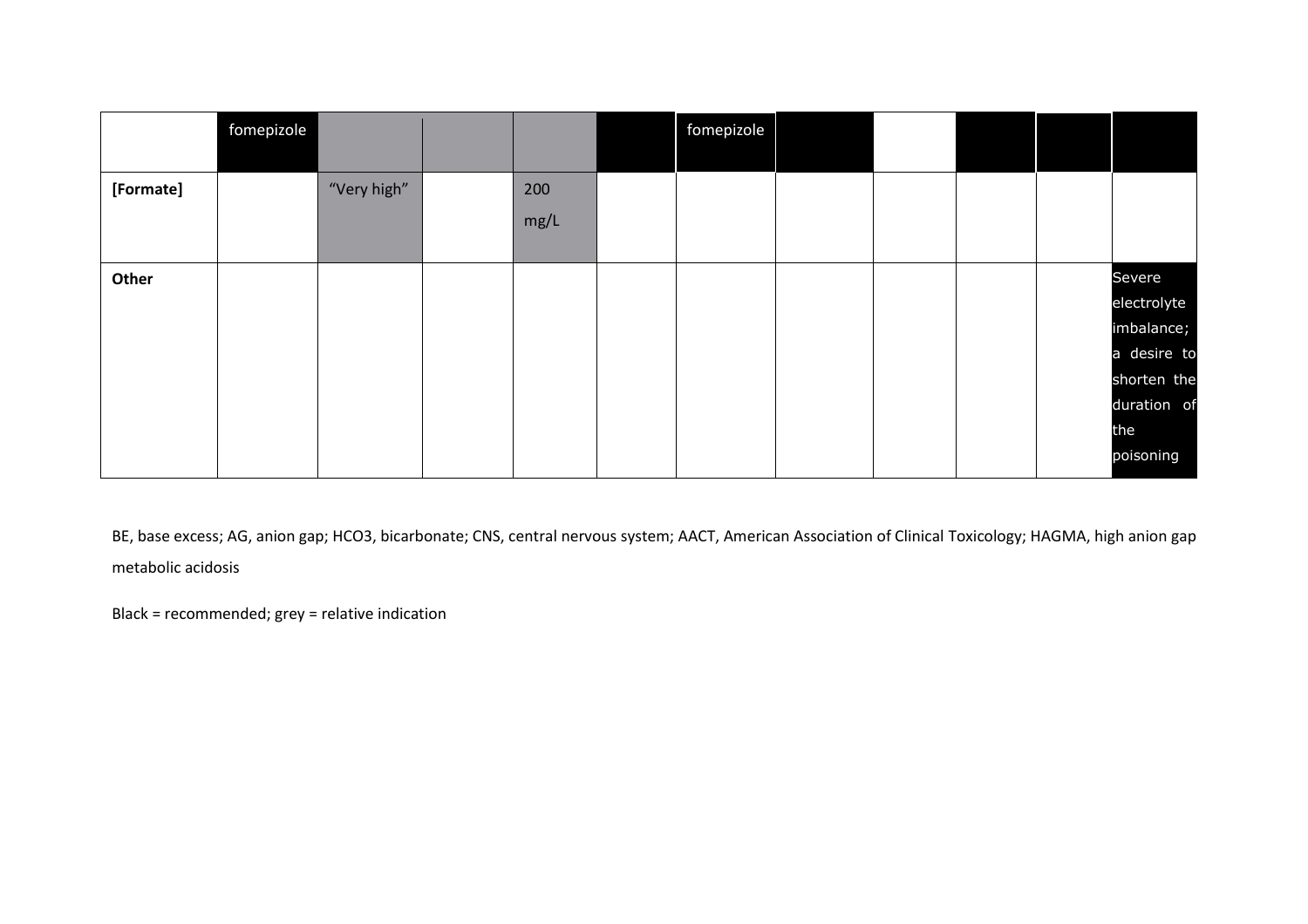Table S2. Role of ECTR in the treatment of a patient with methanol poisoning, including summary statistics of the votes.

- 1) Severe methanol poisoning (Grade 1D; Median=9, LIQ=8, DI=0), including any of: a) Coma (Grade 1D; median=8, LIQ=7, DI=0.3) b) Seizures (Grade 1D; median=8, LIQ=7, DI=0.3) c) New vision deficits (Grade 1D; median=9, LIQ=8, DI=0.1) d) Metabolic acidosis from methanol poisoning i) Blood pH ≤7.15 (Grade 1D; median=8, LIQ=7, DI=0.16) ii) Persistent metabolic acidosis despite adequate supportive measures and antidotes (Grade 1D; median=9, LIQ=8, DI=0.1)
	- e) Serum anion gap higher than 24 mmol/L (Grade 1D; median=9, LIQ=7, DI=0.29); calculated by serum [Na<sup>+</sup>] [Cl<sup>-</sup>] [HCO3<sup>-</sup>].

2) Serum methanol concentration

- a) Greater than 700 mg/L or 21.8 mmol/L in the context of fomepizole therapy (Grade 1D; median=7.5, LIQ=7, DI=0.29)
- b) Greater than 600 mg/L or 18.7 mmol/L in the context of ethanol treatment (Grade 1D; median=8, LIQ=7, DI=0.29)
- c) Greater than 500 mg/L or 15.6 mmol/L in the absence of an ADH blocker (Grade 1D; median=9, LIQ=7.25, DI=0.13)
- d) In the absence of a methanol concentration, the osmolal/osmolar gap may be informative (Grade 1D)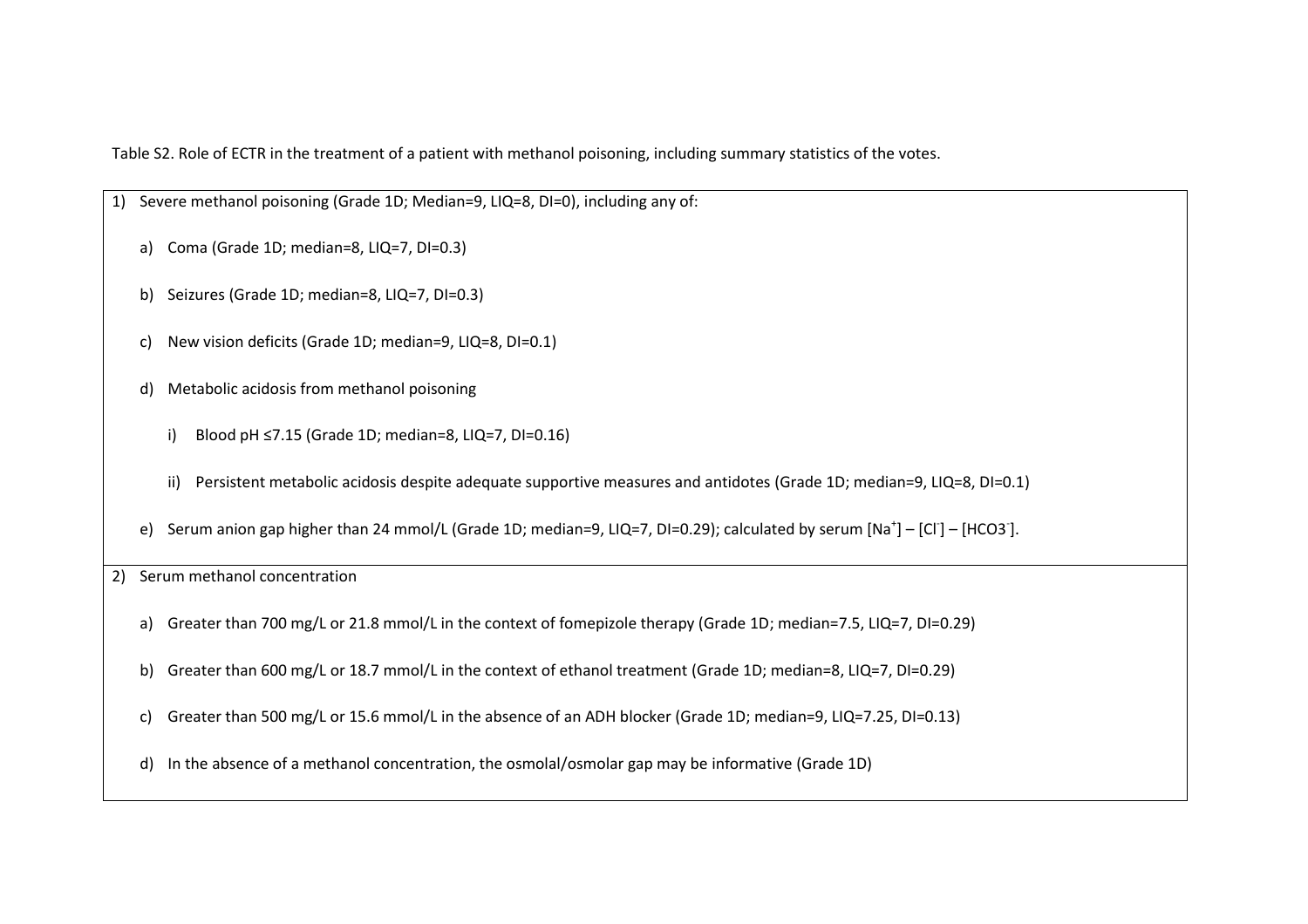3) In context of impaired kidney function (Grade 1D; median=8, LIQ=7, DI=0.3)

To optimize the outcomes from ECTR, we recommend:

4) Intermittent hemodialysis is the modality of choice in methanol poisoning (Grade 1D; median=9, LIQ=9, DI=0). Continuous modalities are acceptable alternatives if intermittent hemodialysis is not available (Grade 1D; median=7, LIQ=7, DI=0.13).

- 5) ADH inhibitors are to be continued during ECTR for methanol poisoning (Grade 1D; median=9, LIQ=8, DI=0.13); as well as folic acid.
- 6) ECTR can be terminated when the methanol concentration is <200 mg/L or 6.2 mmol/L and a clinical improvement is observed (Grade 1D; median=7, LIQ=7, DI=0.16).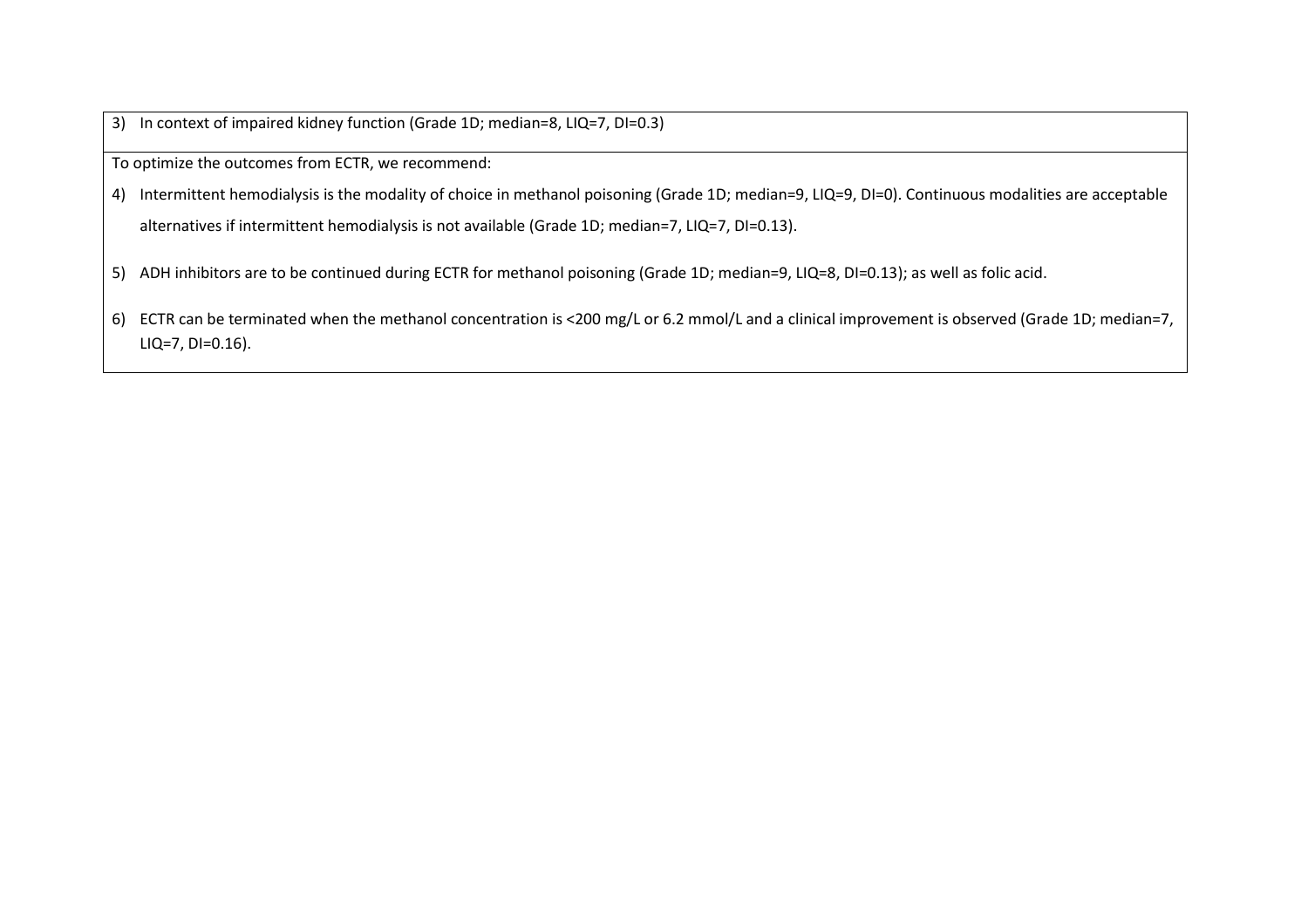Table S3. Non-randomized controlled clinical studies \*

| Study                                 | $N = (I, C)$ | Exposure        | <b>ECTR</b> | <b>Allocation method</b>                                     | <b>Baseline</b>                                                    | <b>Outcomes</b>                            |
|---------------------------------------|--------------|-----------------|-------------|--------------------------------------------------------------|--------------------------------------------------------------------|--------------------------------------------|
| Keyvan-Lariyami 3,3<br>1973, USA (43) |              | Acute<br>misuse | HD,PD       | Cohort<br>(simultaneous<br>hospital of presentation          | ingestion); HD: pH 7.17; meth 1530 HD: all recovered<br>mg/L; VD 2 |                                            |
|                                       |              |                 |             |                                                              | PD: pH 7.09; meth 1850<br>mg/L; VD: 1, 2 unk                       | PD: 1 death (infection, AKI); VD 1         |
| Puka 1973,                            | 12,22        | 22 misuse, PD   |             | Retrospective, biased by indication:                         |                                                                    | 4 deaths, 1 VD                             |
| Poland (44)                           |              | 12 DSP          |             | Meth concentration, severity of<br>poisoning.                |                                                                    |                                            |
| Swartz 1981,                          | 13,33        | Acute,          | HD          | Retrospective, biased by indication:                         |                                                                    | 3 deaths, 8 VD. Resolution of vision signs |
| USA (26)                              |              | misuse          |             | meth >500 mg/L, severe acidosis,<br>&/or clinically unstable |                                                                    | or symptoms in 15 patients                 |
| Fadnes 1985,                          | 5,4          | Accidental HD   |             | Retrospective, biased by indication                          |                                                                    | 1 death                                    |
| Sweden (27)                           |              |                 |             | (clinical features &/or acidosis)                            |                                                                    |                                            |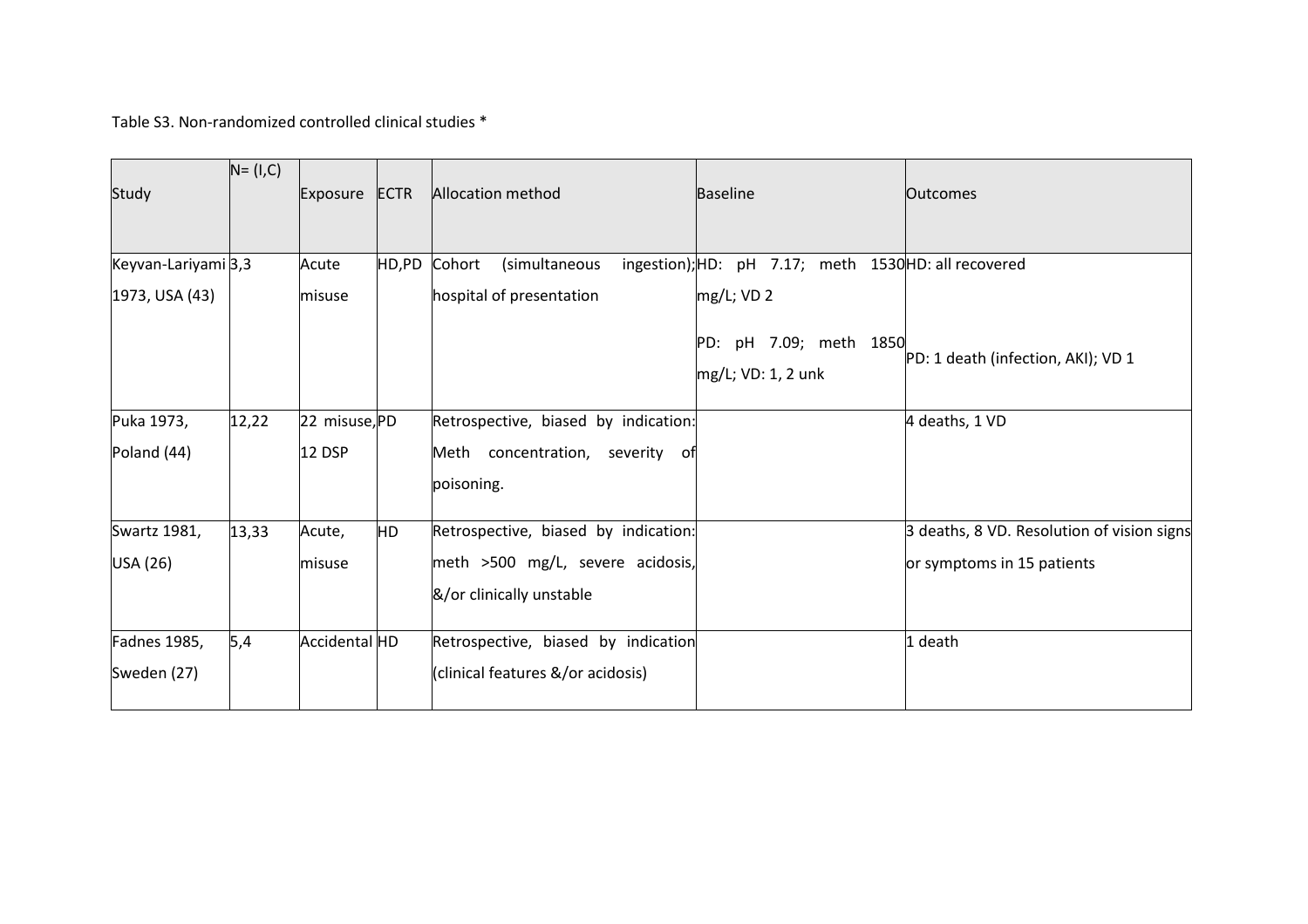| Phang 1988,          | 41,4        | Acute,     | HD              | Retrospective, biased by indication:        | 18 deaths, 4 residual neuronal injury                                                                          |
|----------------------|-------------|------------|-----------------|---------------------------------------------|----------------------------------------------------------------------------------------------------------------|
| Canada (45)          |             | misuse or  |                 | severe acidosis, meth > 500 mg/L,           | (vision or cognition)                                                                                          |
|                      |             | <b>DSP</b> |                 | coma                                        |                                                                                                                |
| Nolla-Salas          | 12,4        | Acute,     |                 | 11 HD, Retrospective, biased by indication: | deaths, 5 VD, 2 parkinsonism, 1                                                                                |
| 1995, Spain (46)     |             | DSP,       | 1 <sub>PD</sub> | pronounced acidosis, meth >500              | dementia. Resolution of visual signs or                                                                        |
|                      |             | misuse     |                 | mg/L, coma                                  | symptoms in 10 patients                                                                                        |
| Meyer 2000,          | 7, 19       | Acute,     | HD              |                                             | 2, Retrospective, biased by indication: 3 pts with acidemia did not 4 deaths, 1 'severe neurological deficit'. |
| New Zealand          |             | misuse     | CH <sub>5</sub> | acidemia.                                   | receive HD: 7.29 (asym), 7.28 Resolution of VD in 1 patient                                                    |
| (18)                 | (5<br>pts   |            |                 |                                             | (asym), 7.14 (nausea)                                                                                          |
|                      | presente    |            |                 | CH was utilised in patients with            |                                                                                                                |
|                      | $d >$ once) |            |                 | hemodynamic instability                     |                                                                                                                |
| Brent 2001, USA 7, 4 |             | Acute,     | <b>HD</b>       | Prospective, biased by indication:          | 2 deaths. Resolution of VD in 3 patients                                                                       |
| (20)                 |             | misuse     |                 | acidosis, meth >500 mg/L, VD, slow          |                                                                                                                |
|                      |             |            |                 | meth elimination                            |                                                                                                                |
| Megarbane            | 4, 10       | DSP,       | <b>HD</b>       | Retrospective, biased by indication:        | 4 persistent VDs                                                                                               |
| 2001, France         |             | misuse     |                 | VD                                          |                                                                                                                |
| (23)                 |             |            |                 |                                             |                                                                                                                |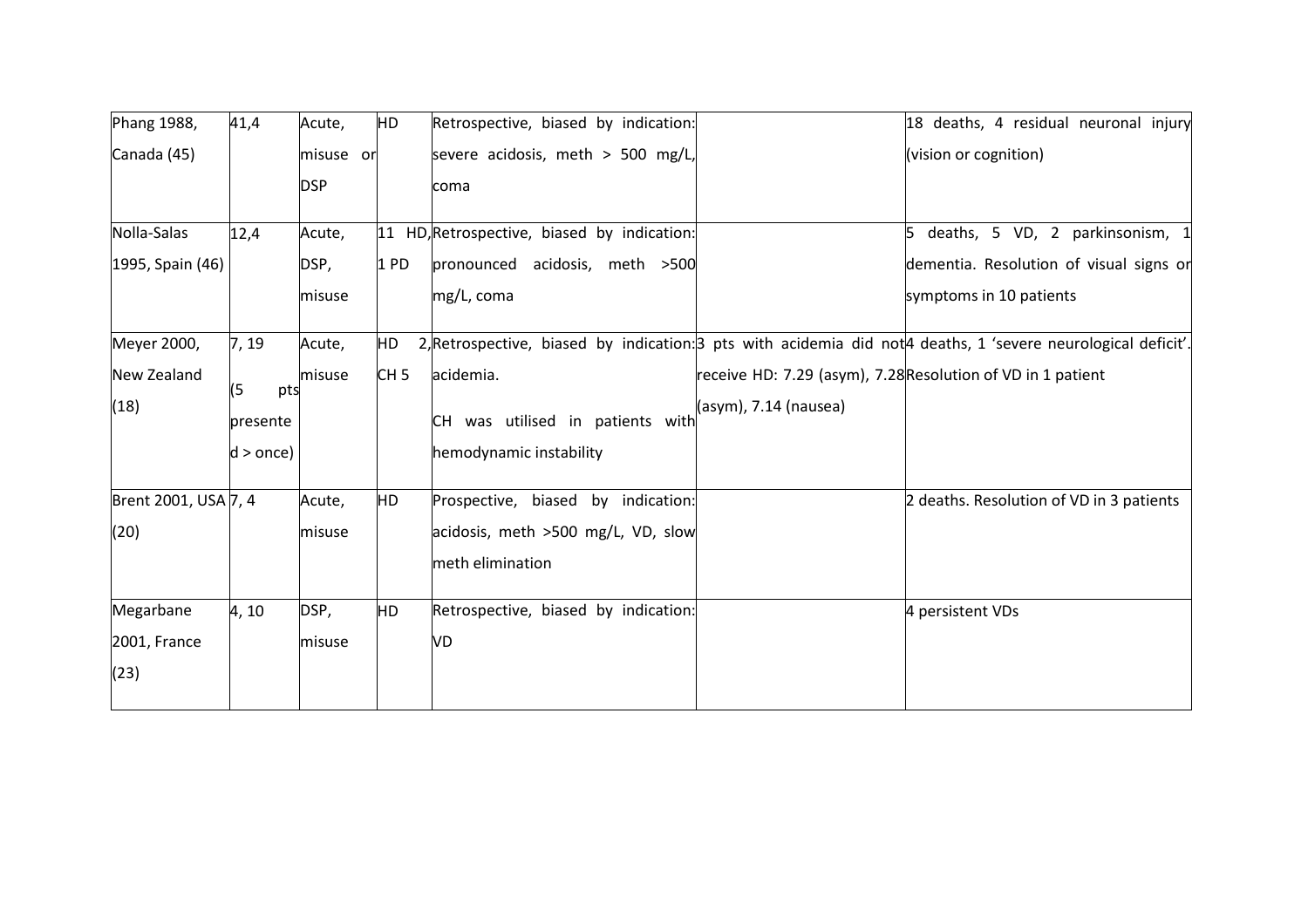| Hantson 2005,          | 15, 3  | <b>DSP</b>    | HD        | Retrospective, biased by indication: | 4 deaths, 5 residual VDs                 |
|------------------------|--------|---------------|-----------|--------------------------------------|------------------------------------------|
| Belgium (3)            |        |               |           | meth >500 mg/L, metabolic            |                                          |
|                        |        |               |           | acidosis, VD                         |                                          |
| Hovda 2005,            | 37, 14 | Accidental HD |           | Retrospective. Unclear indications,  | 9 deaths, 5 VDs, 4 cerebral sequelae. VD |
| Norway (47)            |        |               |           | Pacidosis. Two asympt received HD    | resolved in 19 pts with HD and 4 pts     |
|                        |        |               |           | for meth 109 & 147 mmol/L            | without HD                               |
| Brahmi 2007,           | 11,5   | <b>Misuse</b> | HD        | Retrospective, biased by indication: | 3 deaths, 2 VDs. Resolution of VDs in 5  |
| Tunisia (48)           |        |               |           | VD, metabolic acidosis               | pts                                      |
| Hassanian 2007, 12, 13 |        | Misuse,       | <b>HD</b> | Retrospective, biased by indication: | 12 deaths, 3 VDs                         |
| Iran (49)              |        | accidental    |           | HD withheld due to CV instability    |                                          |
| Paasma 2007,           | 79, 32 | Accidental HD |           | &Retrospective, biased by indication | 25 deaths (MOF,CNS), 18 VDs, 3 cerebral  |
| Estonia (36)           |        |               | <b>CH</b> | (clinical features & acidosis) &     | deficits                                 |
|                        |        |               |           | availability                         |                                          |
| <b>Unsal 2011,</b>     | 25, 5  | Accidental HD |           | Retrospective, biased by indication  | 7 deaths, 5 VDs                          |
| Turkey (50)            |        |               |           | (clinical features &/or acidosis)    |                                          |
|                        |        |               |           |                                      |                                          |

HD, hemodialysis; PD, peritoneal dialysis; VD, vision deficit; unk, unknown; AKI, acute kidney injury; I, intervention group; C, control group; DSP, deliberate self-poisoning; asym, asymptomatic; CH, continuous venovenous hemodiafiltration; CV, cardiovascular

\*Routine care included supportive care, sodium bicarbonate, folic or folinic acid and either alcohol or fomepizole.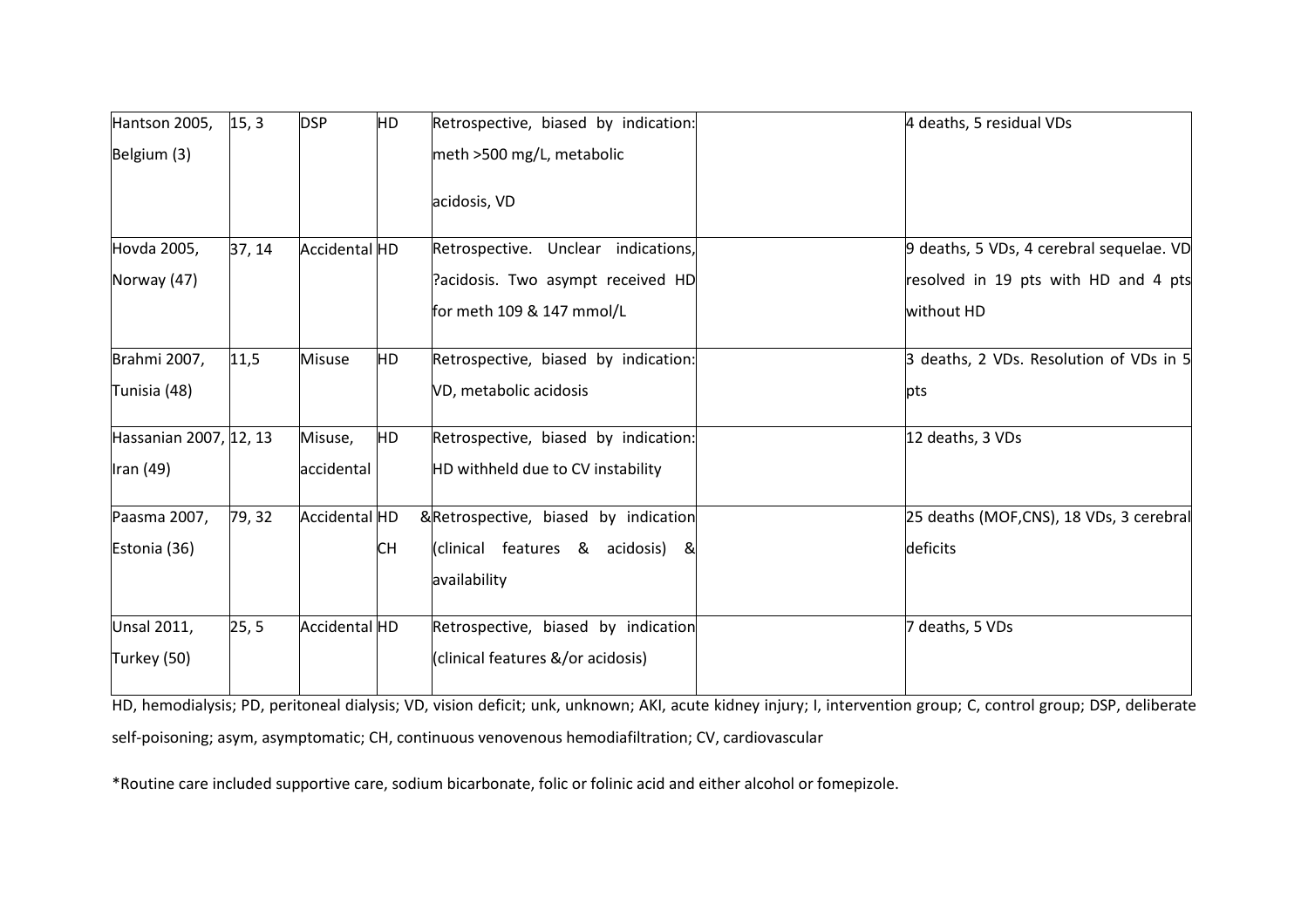Figure S1. Process used to reach consensus on voting statements, utilizing the Delphi method (two rounds) and scoring tools.

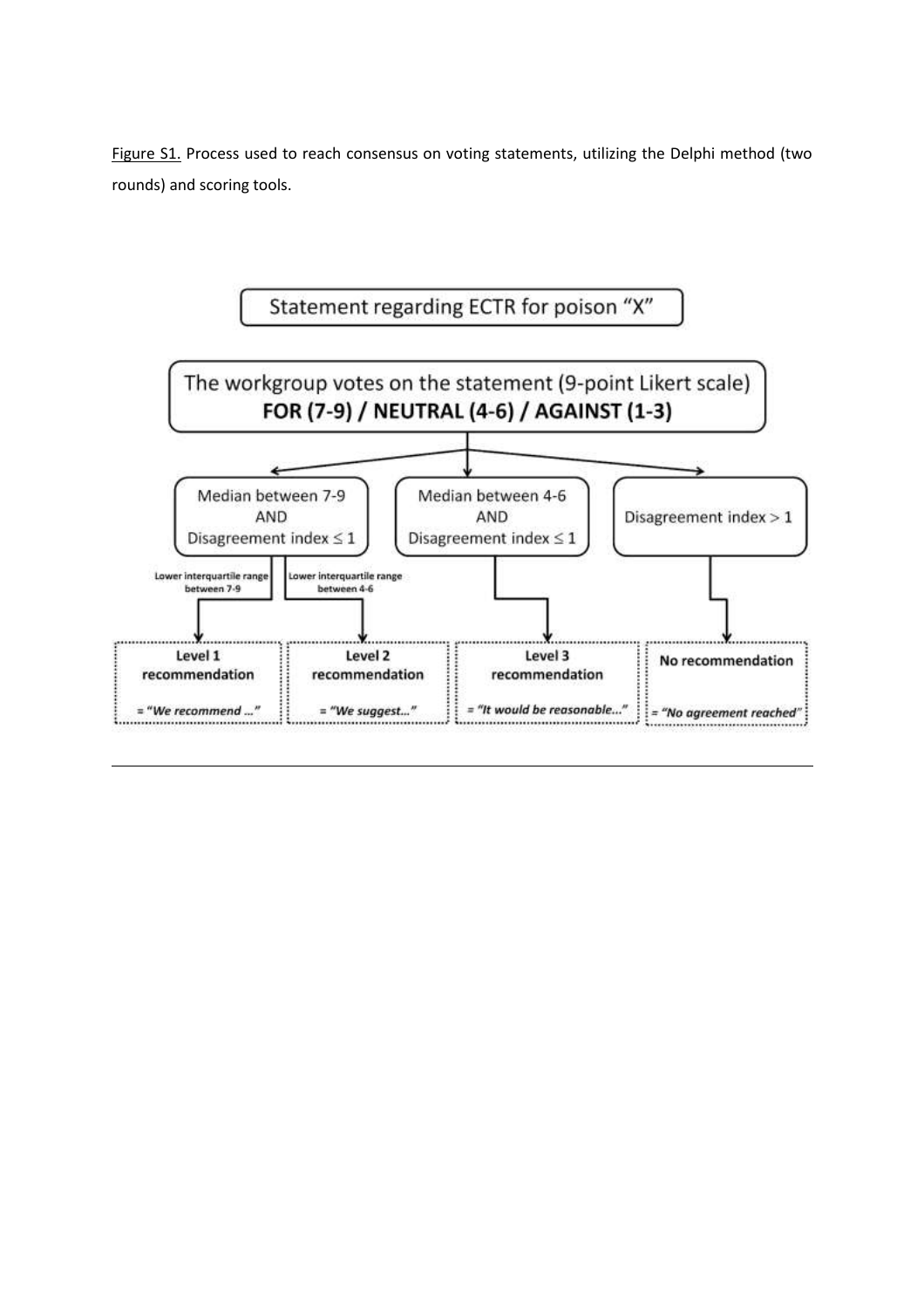Figure S2. Simulation showing the influence of the initial methanol concentration on the time taken for the concentration to decrease to 200 mg/L (6.24 mmol/L), based on an apparent elimination half-life of 54 hours.

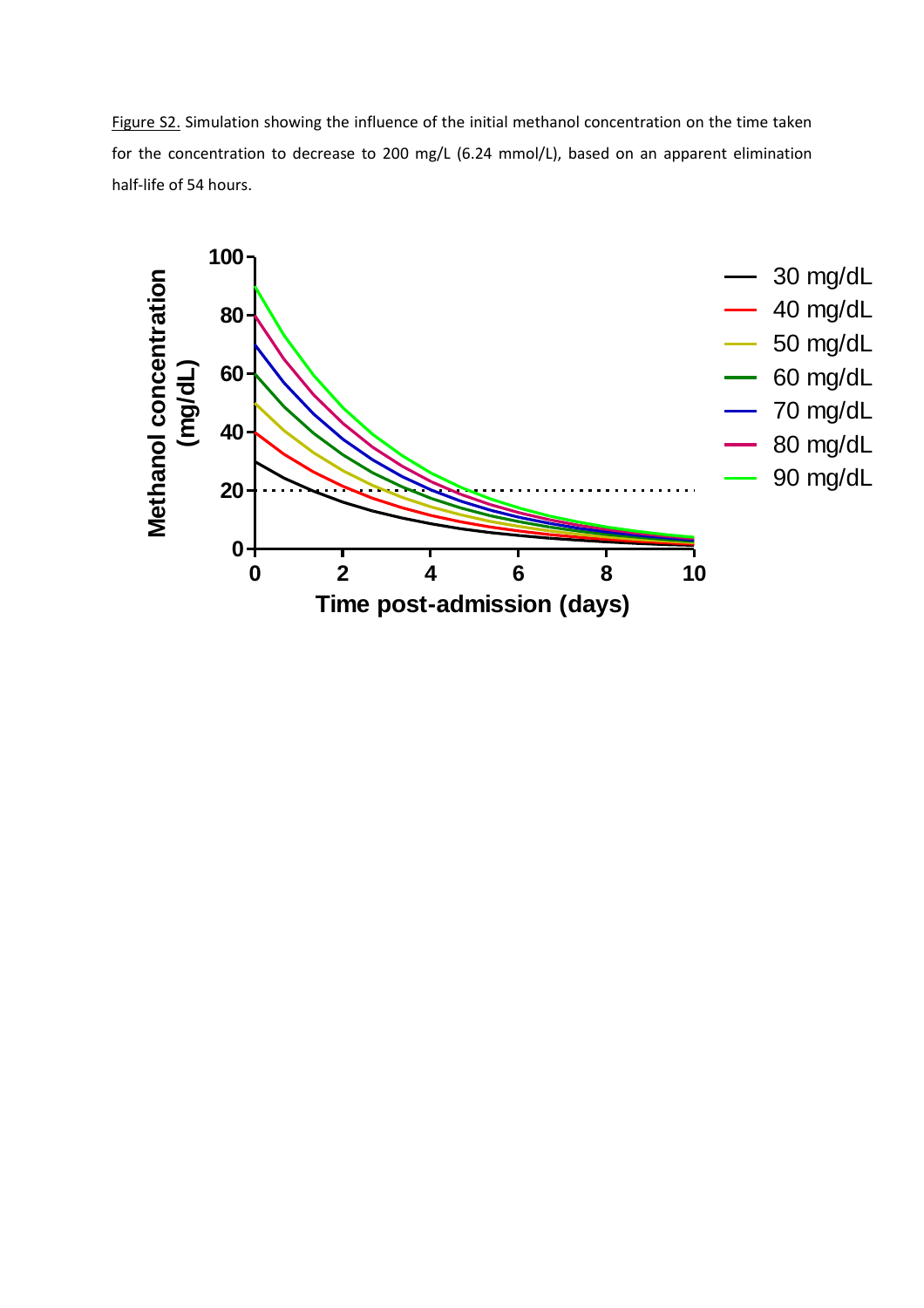Figure S3. Simulation showing the influence of ECTR on the plasma concentration-time profile of methanol following an identical exposure (based on methanol half-life of 54 hours without ECTR, 3 hours with intermittent hemodialysis (IHD), and 8 hours with continuous renal replacement therapy (CRRT))

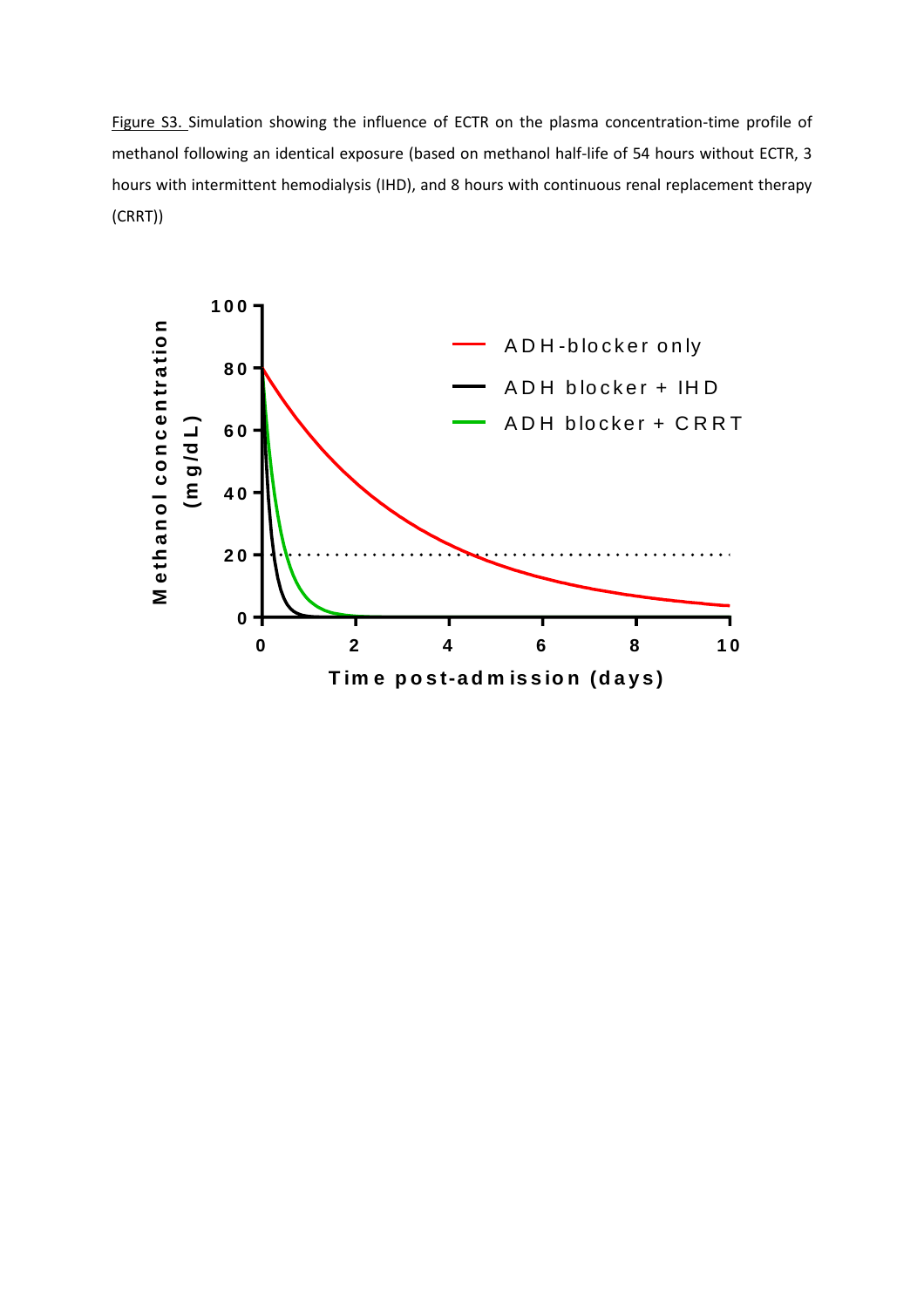# <span id="page-17-17"></span>**References**

<span id="page-17-0"></span>1. Hovda KE, Froyshov S, Gudmundsdottir H, et al. Fomepizole may change indication for hemodialysis in methanol poisoning: prospective study in seven cases. Clin Nephrol 2005;64(3):190- 197.

<span id="page-17-4"></span>2. Kerns W, 2nd, Tomaszewski C, McMartin K, et al. Formate kinetics in methanol poisoning. Clin Toxicol 2002;40(2):137-143.

3. Hantson P, Haufroid V, Wallemacq P. Formate kinetics in methanol poisoning. Hum Exp Toxicol 2005;24(2):55-59.

<span id="page-17-9"></span>4. Burns AB, Bailie GR, Eisele G, et al. Use of pharmacokinetics to determine the duration of dialysis in management of methanol poisoning. Am J Emerg Med 1998;16(5):538-540.

5. Shahangian S, Ash KO. Formic and lactic acidosis in a fatal case of methanol intoxication. Clin Chem 1986;32(2):395-397.

6. Osterloh JD, Pond SM, Grady S, et al. Serum formate concentrations in methanol intoxication as a criterion for hemodialysis. Ann Intern Med 1986;104(2):200-203.

7. Chan TC, Williams SR, Clark RF. Formic acid skin burns resulting in systemic toxicity. Ann Emerg Med 1995;26(3):383-386.

8. Sivilotti ML, Burns MJ, Aaron CK, et al. Reversal of severe methanol-induced visual impairment: no evidence of retinal toxicity due to fomepizole. J Toxicol Clin Toxicol 2001;39(6):627- 631.

<span id="page-17-12"></span>9. Whalen JE, Richards CJ, Ambre J. Inadequate removal of methanol and formate using the sorbent based regeneration hemodialysis delivery system. Clin Nephrol 1979;11(6):318-321.

<span id="page-17-14"></span>10. McMartin KE, Ambre JJ, Tephly TR. Methanol poisoning in human subjects. Role for formic acid accumulation in the metabolic acidosis. Am J Med 1980;68(3):414-418.

11. Jacobsen D, Ovrebo S, Sejersted OM. Toxicokinetics of formate during hemodialysis. Acta Med Scand 1983;214(5):409-412.

<span id="page-17-15"></span><span id="page-17-1"></span>12. Zakharov S, Pelclova D, Navratil T, et al. Intermittent hemodialysis is superior to continuous veno-venous hemodialysis/hemodiafiltration to eliminate methanol and formate during treatment for methanol poisoning. Kidney Int 2014;*In press*.

<span id="page-17-2"></span>13. Hovda KE, Andersson KS, Urdal P, et al. Methanol and formate kinetics during treatment with fomepizole. Clin Toxicol (Phila) 2005;43(4):221-227.

<span id="page-17-16"></span><span id="page-17-13"></span>14. Yip L, Jacobsen D. Endogenous formate elimination and total body clearance during hemodialysis. J Toxicol Clin Toxicol 2003;41(3):257-258; author reply 259-260.

<span id="page-17-10"></span>15. Hovda KE, Jacobsen D. Expert opinion: fomepizole may ameliorate the need for hemodialysis in methanol poisoning. Hum Exp Toxicol 2008;27(7):539-546.

<span id="page-17-3"></span>16. Hovda KE, Mundal H, Urdal P, et al. Extremely slow formate elimination in severe methanol poisoning: a fatal case report. Clin Toxicol (Phila) 2007;45(5):516-521.

<span id="page-17-5"></span>17. Ellsworth H, Engebretsen KM, Hlavenka LM, et al. A cost comparison of fomepizole and hemodialysis in the treatment of methanol and ethylene glycol toxicity (abstact). Clin Toxicol 2011;49:515-627.

<span id="page-17-6"></span>18. Meyer RJ, Beard ME, Ardagh MW, et al. Methanol poisoning. N Z Med J 2000;113(1102):11- 13.

<span id="page-17-7"></span>19. Sivilotti M, Burns M, McMartin KE, et al. Pharmacokinetics of ethylene glycol and methanol during Fomepizole therapy: Results of the Meta trial [abstract]. Clin Toxicol (Phila) 1998;36(5):451.

<span id="page-17-8"></span>20. Brent J, McMartin K, Phillips S, et al. Fomepizole for the treatment of methanol poisoning. N Engl J Med 2001;344(6):424-429.

21. Bergeron R, Cardinal J, Geadah D. Prevention of methanol toxicity by ethanol therapy. N Engl J Med 1982;307(24):1528.

22. Ekins BR, Rollins DE, Duffy DP, et al. Standardized treatment of severe methanol poisoning with ethanol and hemodialysis. West J Med 1985;142(3):337-340.

<span id="page-17-11"></span>23. Megarbane B, Borron SW, Trout H, et al. Treatment of acute methanol poisoning with fomepizole. Intensive Care Med 2001;27(8):1370-1378.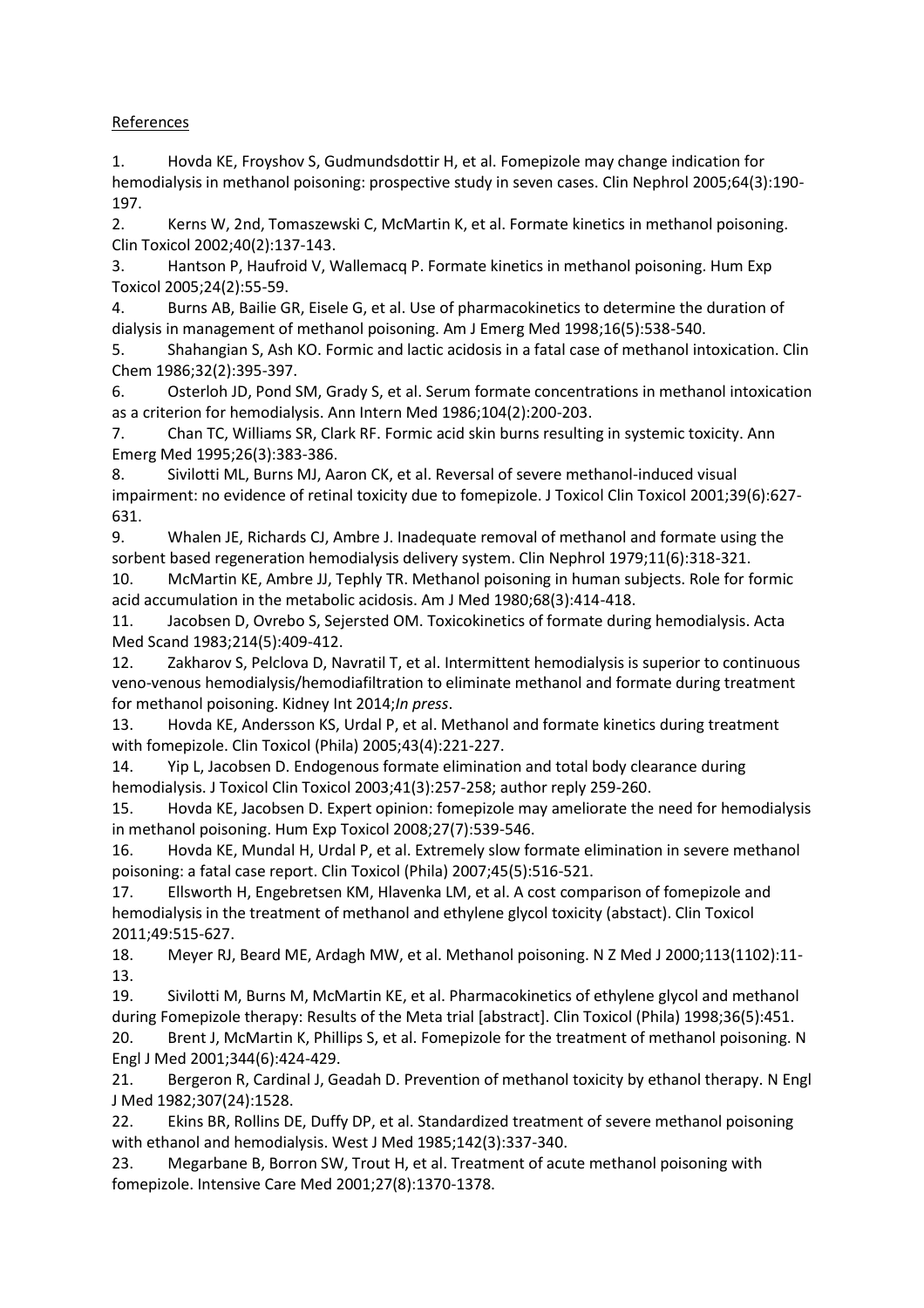<span id="page-18-15"></span><span id="page-18-14"></span>24. Palatnick W, Redman LW, Sitar DS, et al. Methanol half-life during ethanol administration: implications for management of methanol poisoning. Ann Emerg Med 1995;26(2):202-207.

25. Burns MJ, Graudins A, Aaron CK, et al. Treatment of methanol poisoning with intravenous 4 methylpyrazole. Ann Emerg Med 1997;30(6):829-832.

26. Swartz RD, Millman RP, Billi JE, et al. Epidemic methanol poisoning: clinical and biochemical analysis of a recent episode. Medicine (Baltimore) 1981;60(5):373-382.

<span id="page-18-20"></span>27. Fadnes HO, Hedberg G. [Determination of osmolarity gap is an useful method in the diagnosis of methanol poisoning]. Lakartidningen 1985;82(3):116-118.

28. Spillum BJ, Hagset IB, Froyshov S, et al. Methanol poisoning: methanol kinetics in four patients during fomepizole treatment without dialysis (abstract). Clin Toxicol 2003;41(4):397-398.

<span id="page-18-0"></span>29. Jacobsen D, Webb R, Collins TD, et al. Methanol and formate kinetics in late diagnosed methanol intoxication. Med Toxicol Adverse Drug Exp 1988;3(5):418-423.

<span id="page-18-8"></span><span id="page-18-1"></span>30. Ghannoum M, Haddad HK, Lavergne V, et al. Lack of toxic effects of methanol in a patient with HIV. Am J Kidney Dis 2010;55(5):957-961.

<span id="page-18-9"></span><span id="page-18-2"></span>31. Szepietowski T, Weyde W, Stefanska-Bac E. Methanol elimination in peritoneal dialysis. [Polish]. Polski tygodnik lekarski (Warsaw, Poland : 1960) 1975;30 (22):933-935.

<span id="page-18-10"></span><span id="page-18-3"></span>32. Bouchard J, Roberts DM, Roy L, et al. Principles and operational parameters to optimize poison removal with extracorporeal treatments. Semin Dial 2014;*In press*.

<span id="page-18-11"></span><span id="page-18-4"></span>33. Hirsch DJ, Jindal KK, Wong P, et al. A simple method to estimate the required dialysis time for cases of alcohol poisoning. Kidney Int 2001;60(5):2021-2024.

<span id="page-18-12"></span>34. Youssef GM, Hirsch DJ. Validation of a method to predict required dialysis time for cases of methanol and ethylene glycol poisoning. Am J Kidney Dis 2005;46(3):509-511.

<span id="page-18-13"></span>35. Berendt RC, Passerini L, LeGatt D, et al. Severe methanol intoxication: methanol pharmacokinetics and serum osmolality. Journal of Critical Care 1987;2(3):181-186.

<span id="page-18-16"></span><span id="page-18-5"></span>36. Paasma R, Hovda KE, Tikkerberi A, et al. Methanol mass poisoning in Estonia: outbreak in 154 patients. Clin Toxicol (Phila) 2007;45(2):152-157.

<span id="page-18-17"></span><span id="page-18-6"></span>37. Davenport A. Changing the hemodialysis prescription for hemodialysis patients with subdural and intracranial hemorrhage. Hemodial Int 2013;17 Suppl 1:S22-27.

<span id="page-18-18"></span><span id="page-18-7"></span>38. Hovda KE, Urdal P, Jacobsen D. Increased serum formate in the diagnosis of methanol poisoning. Journal of Analytical Toxicology 2005;29(6):586-588.

<span id="page-18-19"></span>39. Barceloux DG, Bond GR, Krenzelok EP, et al. American Academy of Clinical Toxicology practice guidelines on the treatment of methanol poisoning. J Toxicol Clin Toxicol 2002;40(4):415- 446.

40. Goldfrank's toxicologic emergencies. New York: McGraw-Hill; 2010.

41. Poisoning & drug overdose - by the faculty, staff, and associates of the California Poison Control System. New York: Lange Medical Books/McGraw-Hill; 2006.

42. Murray L, Daly F, McCoubrie D, et al. Toxicology handbook. 2 ed. Sydney, Australia: Churchill Livingstone; 2010.

43. Keyvan-Larijarni H, Tannenberg AM. Methanol intoxication. Comparison of peritoneal dialysis and hemodialysis treatment. Arch Intern Med 1974;134(2):293-296.

44. Puka J, Szajewski JM. Acute methanol poisoning. [Polish]. Polskie archiwum medycyny wewntrznej 1973;50 (12):1345-1354.

45. Phang PT, Passerini L, Mielke B, et al. Brain hemorrhage associated with methanol poisoning. Crit Care Med 1988;16(2):137-140.

46. Nolla-Salas J, Nogue Xarau S, Marruecos Sant L, et al. [Methanol and ethylene glycol poisoning. Study of 18 cases]. Med Clin (Barc) 1995;104(4):121-125.

47. Hovda KE, Hunderi OH, Tafjord AB, et al. Methanol outbreak in Norway 2002-2004: epidemiology, clinical features and prognostic signs. J Intern Med 2005;258(2):181-190.

48. Brahmi N, Blel Y, Abidi N, et al. Methanol poisoning in Tunisia: report of 16 cases. Clin Toxicol (Phila) 2007;45(6):717-720.